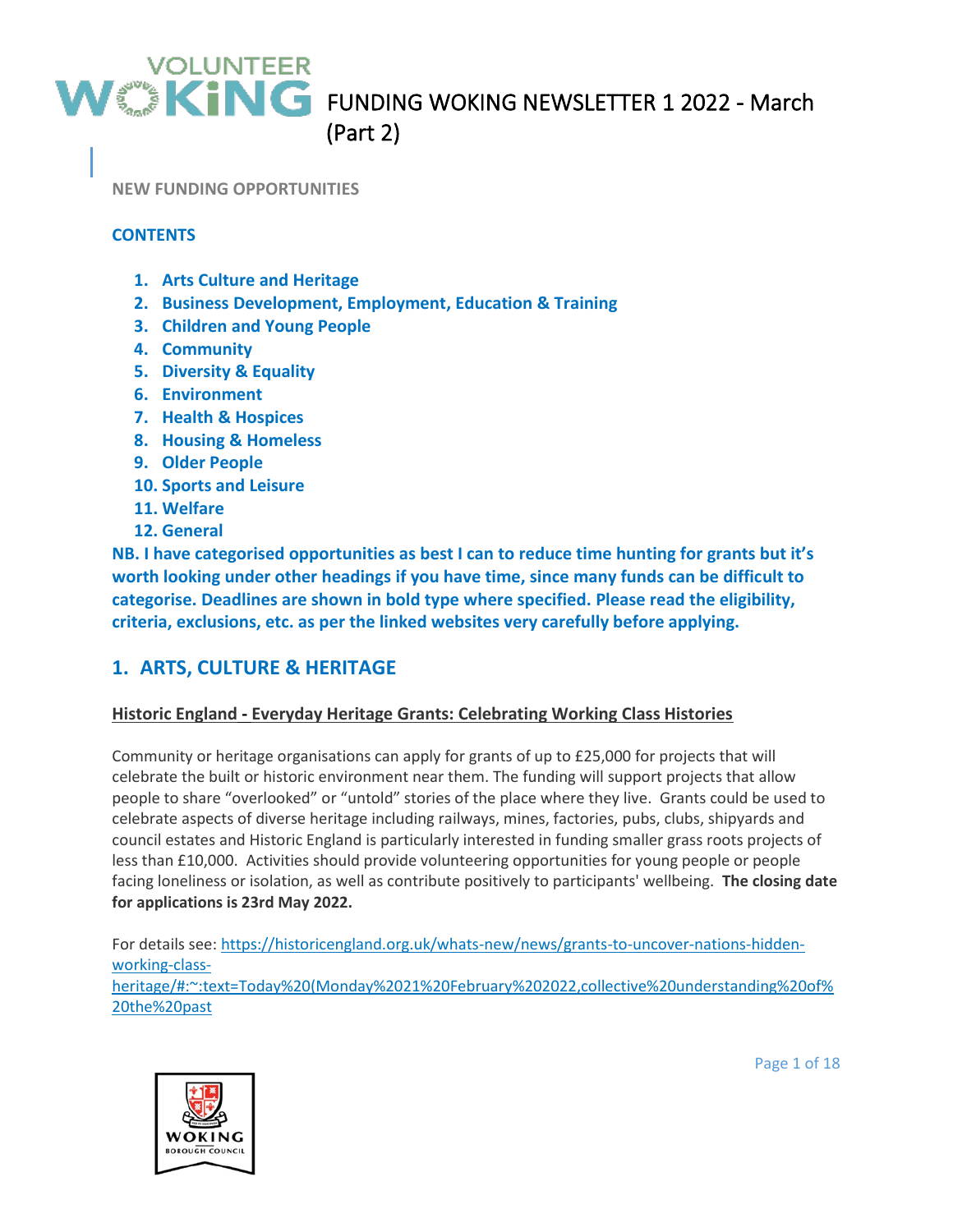### **Help Musicians UK - MOBO Help Musicians Fund**

Grants of up to £3,000 are available to support the careers of talented artists and groups working in music of black origin. The funding is available for recording and releasing music; helping to build creative portfolios and get music out into the world. The scheme also offers one-to-one business advice and one-to-one health consultation covering all aspects of a musician's health, including physical and mental health needs and specialist referrals where required. Any solo artist, producer, songwriter or group working within any genre can apply but preference may be given to; R&B, Afrobeat, Soul, Hip Hop, Grime, Jazz, Gospel, Garage, Reggae and African music. Eligible applicants will be:

- Aged 18 or over
- Based primarily in the UK and eligible to work here
- A resident in the UK for at least the last 3 consecutive years
- · In financial need and without significant backing from labels, music publishing companies or management

A track record of regularly performing, writing and releasing music for at least 12 months **No application deadline has been indicated.**

For details see: [https://www.helpmusicians.org.uk/creative-programme/current-opportunities/mobo](https://www.helpmusicians.org.uk/creative-programme/current-opportunities/mobo-help-musicians-fund)[help-musicians-fund](https://www.helpmusicians.org.uk/creative-programme/current-opportunities/mobo-help-musicians-fund)

#### **Arts Council England Investment Programme 2023 -26**

Arts organisations, libraries and museums in England are invited to become a National Portfolio Organisation (NPO) or Investment Principles Support Organisation (IPSO) and receive regular funding to help implement the Council's "Let's Create Strategy 2020 - 2030". The strategy will guide the Arts Council's investment over this period. NPOs will help deliver the Outcomes of Let's Create, while IPOs will support organisations and individuals to embed the Investment Principles in their work. There is no minimum turnover for organisations that wish to apply, however the minimum grant awarded is £50,000 per year. **The deadline is 12pm (midday) on 18th May 2022.**

For details see:<https://www.artscouncil.org.uk/get-funding/2023-26-investment-programme>

#### **Theatres Trust - Small Grants Programme**

Grants of up to £5,000 are available to not-for-profit theatres to carry out essential works, particularly improvements to buildings that protect theatre use and remove barriers to participation and attendance. The Programme will provide grants to support small projects that make a big impact to a theatre's resilience, sustainability or accessibility. To be eligible to apply to the scheme, applicants must demonstrate that they:



Page 2 of 18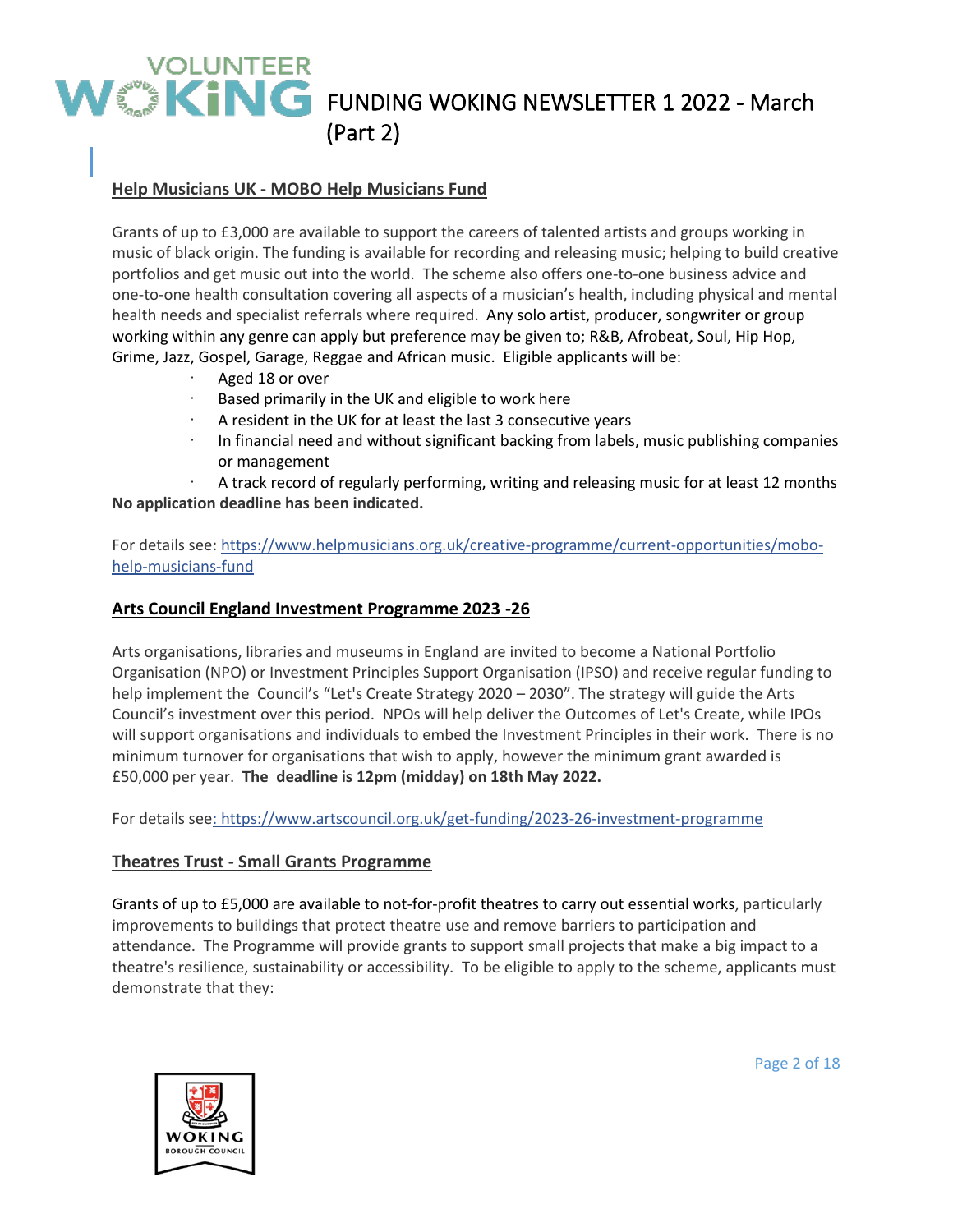- own or manage theatres with titles or signed leases of more than 5 years on buildings in England, Scotland, Wales and Northern Ireland
- run a year-round programme of live performance, of no less than 30 performances a year
- have a bona fide UK charitable or not-for-profit legal structure and be able to provide certified or audited accounts for at least two years

Eligible projects include small capital works, the installation of key plant and machinery and works that make theatre buildings digital-ready. Applications are also welcome for projects that help theatres reopen as Covid-secure. **The deadline for application is 12pm on 3rd May 2022.**

For details see:<http://www.theatrestrust.org.uk/smallgrants>

### **Art Fund - Student Opportunities Programme**

Funding is available to help public museums, galleries and visual arts organisations in the UK to provide meaningful paid work experience opportunities for full-time university students that enables them to further explore their interest in the arts, and related future career options before they graduate. Organisations can apply for up to £10,000 towards the costs associated with paying students for their time to help deliver projects. Art Fund will consider 100% funding towards the costs. Applicants should allow at least eight weeks between submitting applications and the time by which they need a decision. **Applications will be considered on a rolling basis.**

For details see:<https://www.artfund.org/supporting-museums/programmes/student-opportunities>

### **National Churches Trust - Cornerstone Programme**

Listed and unlisted Christian places of worship, of any denomination, can apply for a grant of between £10,000 and £50,000 for projects costed at more than £100,000 including VAT, towards the cost of urgent structural repairs. Also considered are projects that introduce kitchens and accessible toilets to enable increased community use where the cost is more than £30,000 including VAT. All grants will represent a maximum of 50% of the project cost. **The deadline for applications is midnight on 4th July 2022.**

For details see:<https://www.nationalchurchestrust.org/cornerstone-grants-apply>

### **National Churches Trust – Preventative Maintenance Micro-Grant Programme**

Churches can apply for grants of up to £500 (excl. VAT) towards the cost of building's maintenance services. The grant will cover up to 50% of the cost of works. Churches are only eligible to apply for a grant if they book one of the following services through the [MaintenanceBooker](https://www.maintenancebooker.org.uk/) website:

• Rainwater goods maintenance;



Page 3 of 18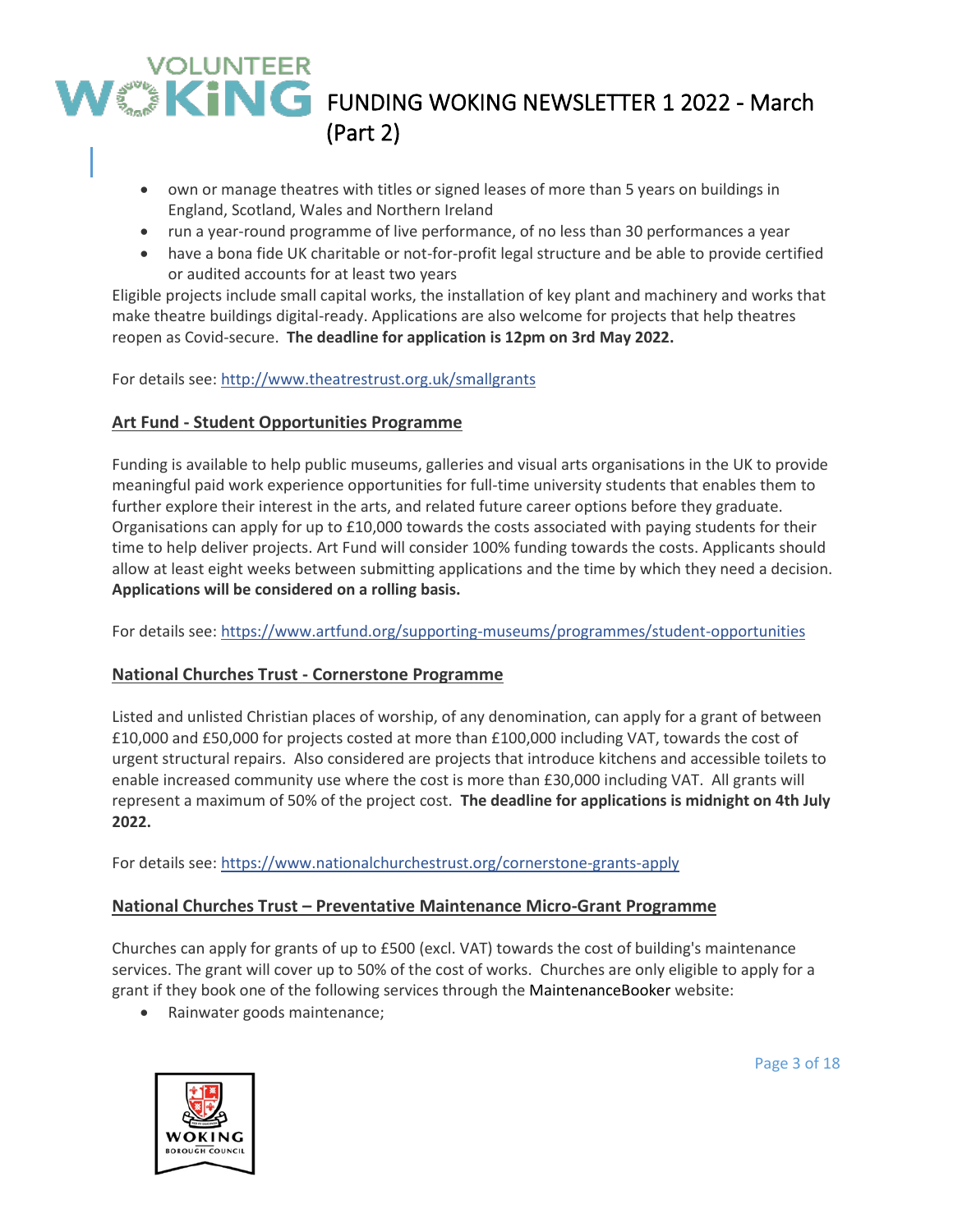- Lightning protection system repairs;
- Asbestos removal;
- Masonry repairs and high level maintenance.

The National Churches Trust accepts applications from listed and unlisted churches, chapels and meeting houses of any age, as long as they are open for regular public worship and are located within an area covered by MaintenanceBooker services**. There are no application deadlines.**

For details see:<https://www.nationalchurchestrust.org/preventative-maintenance-micro-grants-apply>

## **2. BUSINESS DEVELOPMENT, EMPLOYMENT, EDUCATION & TRAINING**

#### **Jerusalem Trust – Spring 2022 Funding Round**

The Trust makes grants to schools to support the purchase of resources for teaching Christianity in Religious Education. The scheme is open primarily to state secondary schools in England and Wales, including middle deemed secondary and upper with some primary school grants available. The maximum size of any grant is £600 and is to cover teaching resources including textbooks, teacher resources, artifacts, videos, tapes and CD-roms for use in RE lessons. **Applications can be submitted at any time.**

For details see:<http://regrants.org.uk/>

#### **UK Government Help to Grow: Digital scheme**

Under the Help to Grow: Digital scheme, SME businesses can receive discounts of up to £5,000 off the costs of buying approved Digital Accounting and Customer Relationship Management software that will help them to effectively manage their finances and build customer relationships, enabling them to scale up their operations. Businesses can also access free, impartial online support on how to choose the right digital technologies to boost their growth and productivity. Discounts for additional software products, including e-Commerce software, are expected to become available soon. **No application deadline has been specified.**

For details see:<https://www.learn-to-grow-your-business.service.gov.uk/about>

#### **FareShare - Surplus with Purpose Fund**

Funding of up to £50,000 is available to food businesses in the UK to offset the costs of sending good quality surplus food to good causes, helping the people most in need. The fund is open to companies



Page 4 of 18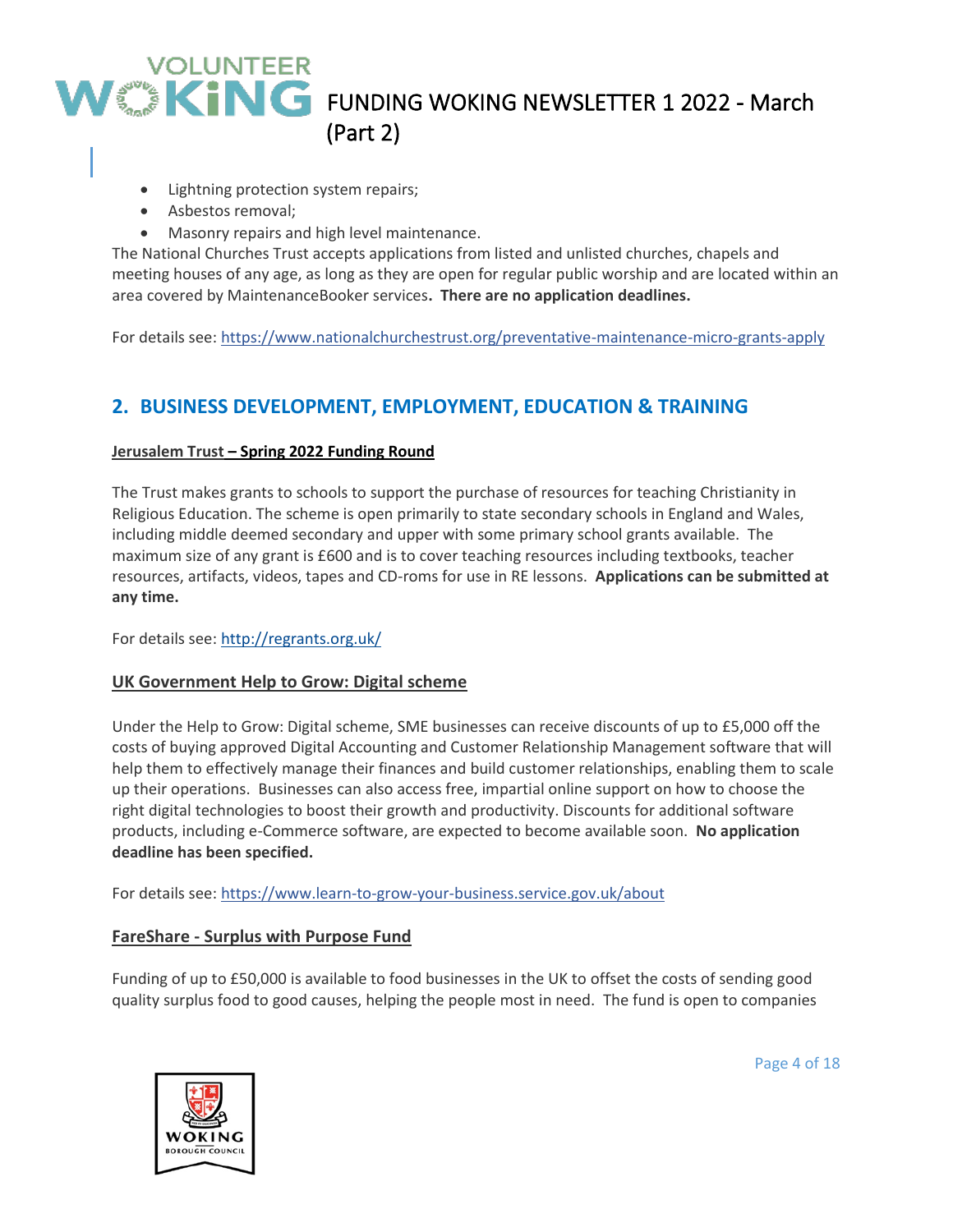seeking to unlock new or hard to reach surplus (or 'waste') food, as well as those that haven't previously worked with FareShare. The type of stock eligible for support includes:

- Packaging / labelling errors
- Stock that's become surplus due to forecasting errors
- Stock below MLOR (48 hours minimum life on receipt by FareShare)
- Fruit & veg past BBE
- Stock past BBE (subject to manufacturer's extension letter)
- Quality rejections 'out of spec'
- Unfinished products
- Bulk ingredients for manufacturing
- Lines no longer being retailed
- Samples and NPD's
- Foreign label stock
- Damages
- Seasonal stock
- Retailer branded food.

The funding can be used to cover the additional staff costs needed for packing and sorting edible surplus food, or in building, implementing and managing new processes. It could also cover packaging and transportation costs, or lost income from the sale of surplus to animal feed or anaerobic digestion. **Funding applications can be submitted at any time.**

For details see:<https://fareshare.org.uk/giving-food/>

#### **Foyle Foundation - Schools Library Programme**

State funded schools as well as dedicated schools that do not have or want to improve their libraries can apply for funding of between £2,000 and £10,000. Priority will be given to primary schools and to funding library books. Secondary schools are eligible, but primary schools are a higher priority. The Foundation will also consider contributions towards e-readers, library software, necessary IT equipment and specialist seating/desks. Preference will be given to schools which can clearly demonstrate that their library can be maintained and renewed in the future. **Applications can be submitted at any time although it can take up to four months to receive a decision.**

For details see:<http://www.foylefoundation.org.uk/how-to-apply/state-schools.php>



Page 5 of 18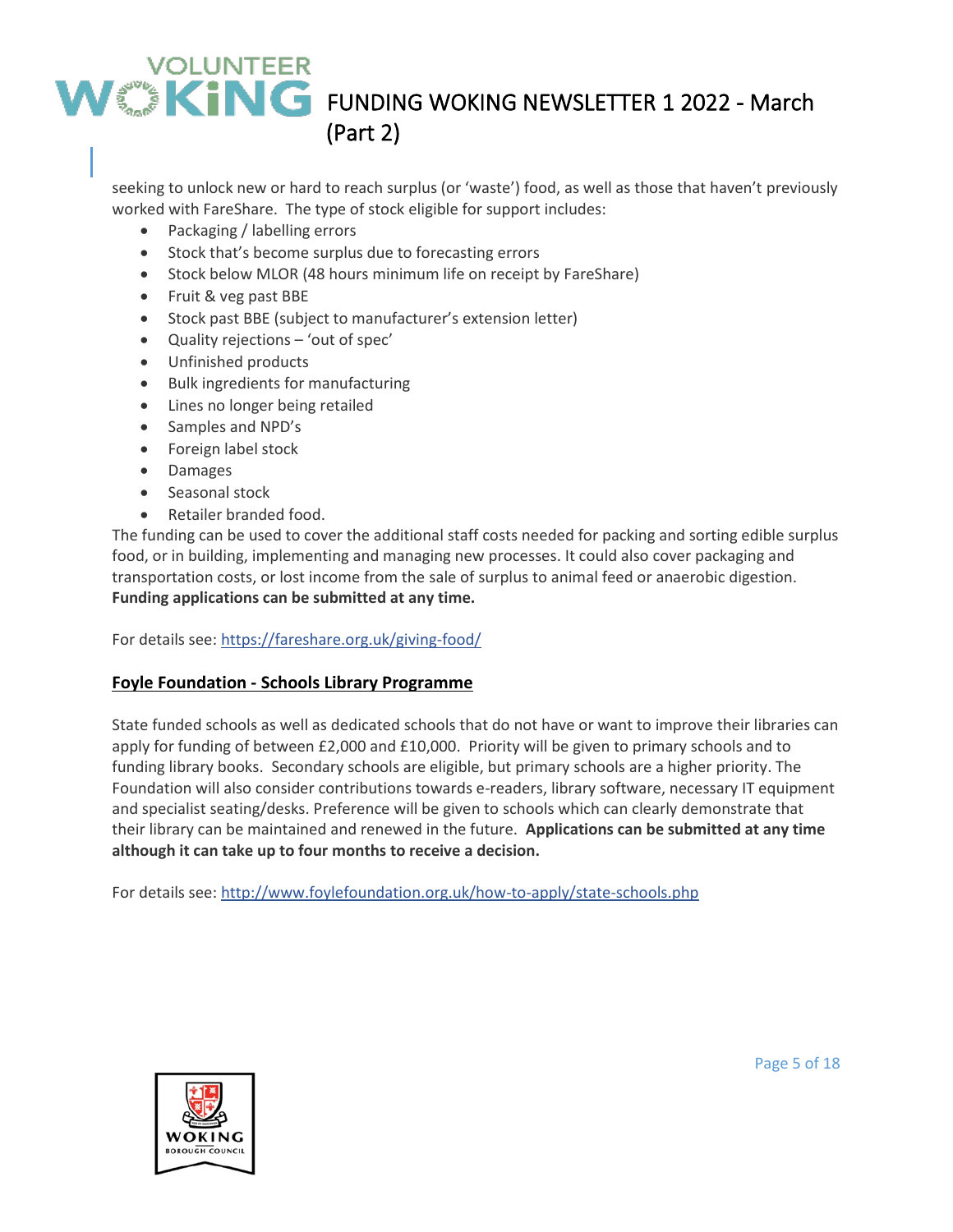## **3. CHILDREN AND YOUNG PEOPLE**

### **The European Youth Foundation – Youth Campaign for Revitalising Democracy**

Grants of up to €15,000 are available for pilot activity applications through the campaign which aims to strengthen young people's roles in the process of revitalising participatory democracy and restoring mutual trust between young people and democratic institutions and processes. Non-governmental youth organisations in the UK and other Council of Europe member states can apply for funding through the campaign which will focus on three key themes:

- revitalisation of democracy;
- meaningful youth participation; and
- digitalisation.

**The deadline for applications is 6th June 2022.**

For details see:<https://fej.coe.int/>

#### **The Toy Trust Fund – Grants**

Grants of up to £5,000 are available to small registered charities to fund equipment and services to support disabled and disadvantaged children under the age of 13 across the UK. The Fund aims to:

- help disadvantaged children and their families to alleviate suffering;
- support children through awful experiences;
- encourage achievement through adversity;
- purchase vital equipment;
- provide care;
- bolster existing initiatives;
- initiate brand new projects;
- and satisfy basic needs.

Groups that have carried out some form of effective fundraising by themselves are particularly encouraged to apply. **The deadline for applications is 15th June 2022.**

For details see:<https://www.toytrust.co.uk/apply/>

#### **Masonic Charitable Foundation – Children and Young People Grants Programme**

Local and national charities can apply for small (up to £5,000) or large grants (up to £60,000), depending on their income, to help disadvantaged children and young people to overcome the challenges they face. Applicants are invited to submit an enquiry and, if successful, will be invited to complete a full



Page 6 of 18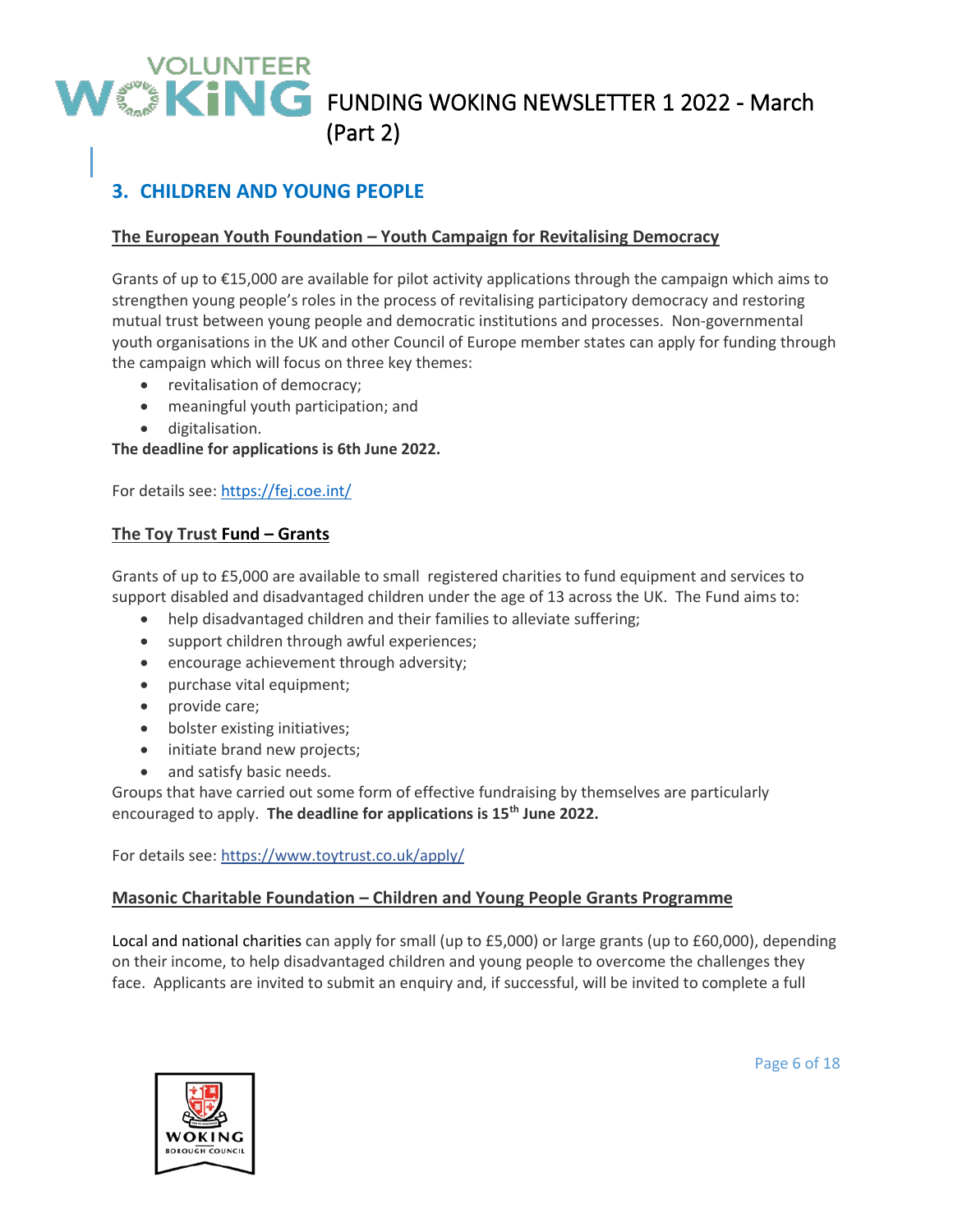application. Final decisions are expected in around two to three months for small grant applications, and around three to four months for large grants. **Applications can now be submitted at any time.**

For details see: Children and Young People - [The Masonic Charitable Foundation \(mcf.org.uk\)](https://mcf.org.uk/get-support/grants-to-charities/children-and-young-people/)

### **British and Foreign Schools Society – Young Carers or Care Experienced Young People under the age of 25 Grants**

Grants of between £30,000 and £100,000 (maximum £30,000 per year for multiyear projects lasting up to five years) will support schools, academies, colleges and registered charities in the UK to help young people to attend and engage in mainstream school life, access further education, employment or training opportunities, and to improve support for them to remain engaged with these opportunities. The Society is also keen to receive applications for approaches that seek to directly address the impact of the Covid-19 pandemic on these vulnerable young people. **There is a two-stage application process and the deadline for stage one applications is 13th July 2022.**

For details see:<https://bfss.org.uk/grant-giving/>

#### **Wooden Spoon Society - Capital Grants programme**

Schools and not for profit organisations can apply for funding for capital items to help mentally, physically disadvantaged children, such as:

- Buildings and extensions
- Equipment and activity aids
- Sensory rooms and gardens
- Playgrounds and sports areas
- Soft playrooms.

There is no maximum grant limit but projects under £5,000 are unlikely to be considered. If a project is educational or disability sports-focused, there must be a key rugby element to engage children and young people. **Applications can be submitted at any time.**

For details see:<https://woodenspoon.org.uk/apply-for-a-grant/>

#### **Ormiston Trust - WeWill Social Action Grant Fund**

#### Grants of up to £5,000 Available for Projects that Place Young People at the Centre of Social Change (England)7th March 2022

Secondary and primary schools are eligible to apply for grants of up to £5,000 for projects that embed sustainable youth social action at schools. The funding is based on the idea that young people can and



Page 7 of 18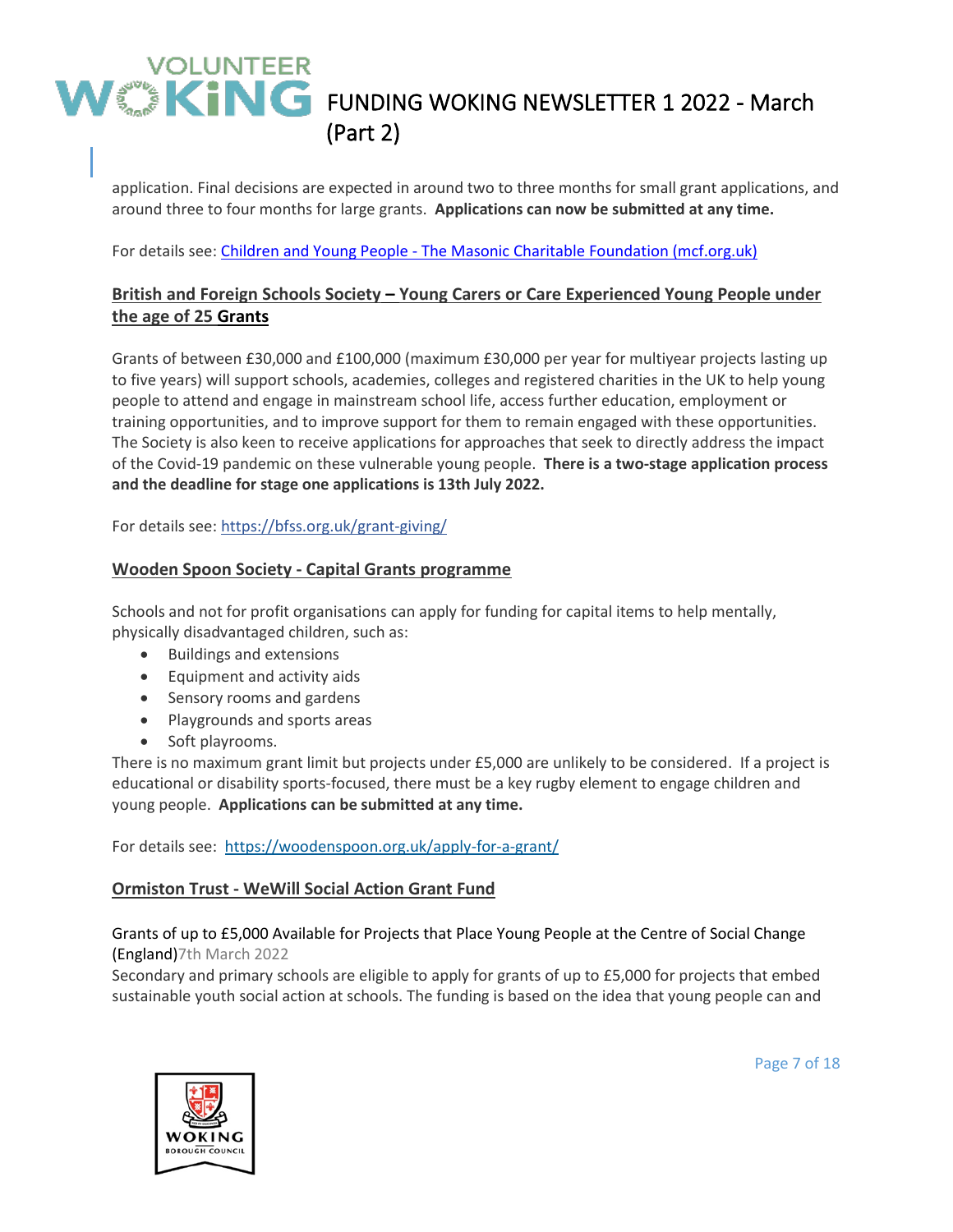should be at the centre of meaningful change and at the heart of social impact within their communities at large. There are four main funding areas within the programme:

- Environment and Climate Justice
- Wellbeing and Mental Health
- Equality, Diversity, and Inclusion
- Community-based Issues.

Funding will last for one year. Successful applicants must commit to using the Ormiston Trust's social action toolkit filled with resources, curriculum guides, and templates within the span of the programme. **Expressions of interest for funding need to be submitted by 18th April 2022.**

For details see: [https://www.grantsonline.org.uk/files/download/go/ormiston-trust-wewill-social](https://www.grantsonline.org.uk/files/download/go/ormiston-trust-wewill-social-action-grant-fund.pdf)[action-grant-fund.pdf](https://www.grantsonline.org.uk/files/download/go/ormiston-trust-wewill-social-action-grant-fund.pdf)

## **4. COMMUNITY**

#### **Power to Change - Community Business Crowdmatch**

New or existing community businesses that are providing services or activities that benefit their local community are eligible to apply for up to 50% match funding for funds raised through crowdfunding, to a maximum of £10,000. Priorities include supporting marginalised communities, less affluent areas, projects led by younger people, climate crisis and digital transformation. This could include:

- launching new business ideas to help their local neighbourhood;
- to help meet increased demand;
- save a community space;
- help bridge a funding gap.

**Applications can be made at any time**.

For details see:<https://www.crowdfunder.co.uk/funds/community-business-crowdmatch>

## **5. DIVERSITY & EQUALITY**

### **Consortium of Lesbian, Gay, Bisexual and Transgender Voluntary and Community Organisations – LGBT+ Futures: Equity Fund**

Not-for-profit organisations led by and for under-represented groups within the LGBT+ community in England can apply for funding to help them stay well resourced, sustainable and resilient. Grants of up to £25,000 are available to intersectional organisations for projects that prioritise:

• D/deaf and/or Disabled LGBT+ People;



Page 8 of 18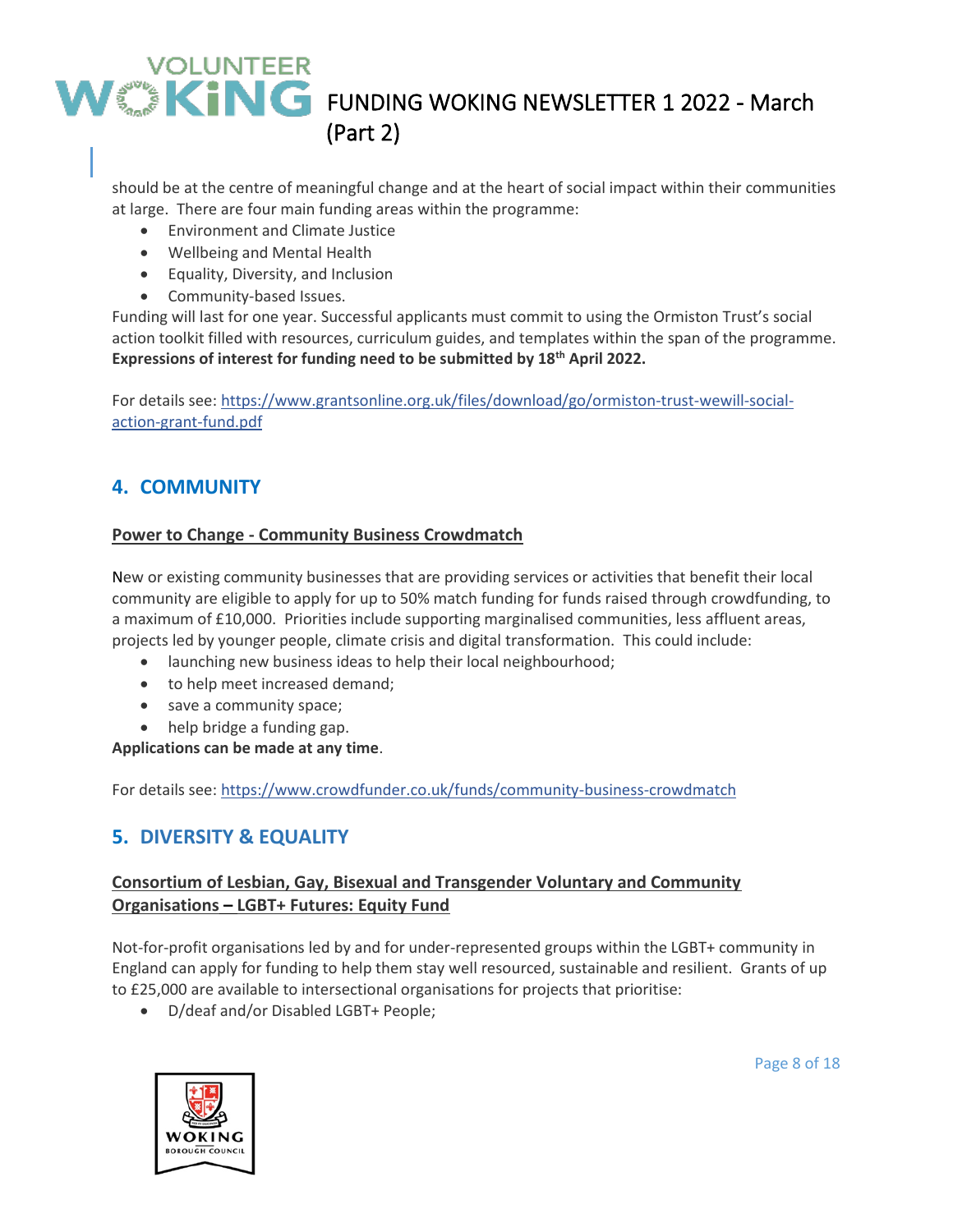- LBT+ Women;
- LGBT+ People from Black, Asian and Minoritised Ethnicities and LGBT+ People of Colour;
- Older LGBT+ People;
- Trans and Non-Binary People.

The funding is intended to be as flexible as possible. **Applications will be considered on a rolling basis until 30th October 2022.**

For details see:<https://www.consortium.lgbt/EquityFund/>

#### **The Prince of Wales's Charitable Fund - Small Grants Programme**

Registered not-for-profit organisations with an income of up to £1 million who are supporting grassroots projects in diverse and deprived communities across the UK are eligible to apply for grants of up to £5,000 (the average award is £1,500). Good causes within the PWCF's core funding themes:

- Heritage & Conservation,
- Education,
- Health & Wellbeing,
- Social Inclusion,
- Environment
- Countryside.

Multi-year small grants will be considered. Priority will be given to organisations of which HRH The Prince of Wales is Patron. **Applications can be made at any time.**

#### **For details see:** <https://www.pwcf.org.uk/how-apply-grant>

#### **Screwfix Foundation – Grants**

Charities and not for profit organisations can apply for grants of up to £5,000 for projects that will fix, repair, maintain and improve the properties and community facilities of those in need by reason of financial hardship, sickness, disability, distress or other disadvantage throughout the UK. Grants are available for all kinds of projects, from repairing buildings and improving facilities in deprived areas, to decorating the homes of people living with sickness and disabilities. **The deadline for applications is 10th May 2022.**

For details see:<https://www.screwfix.com/help/screwfixfoundation/>

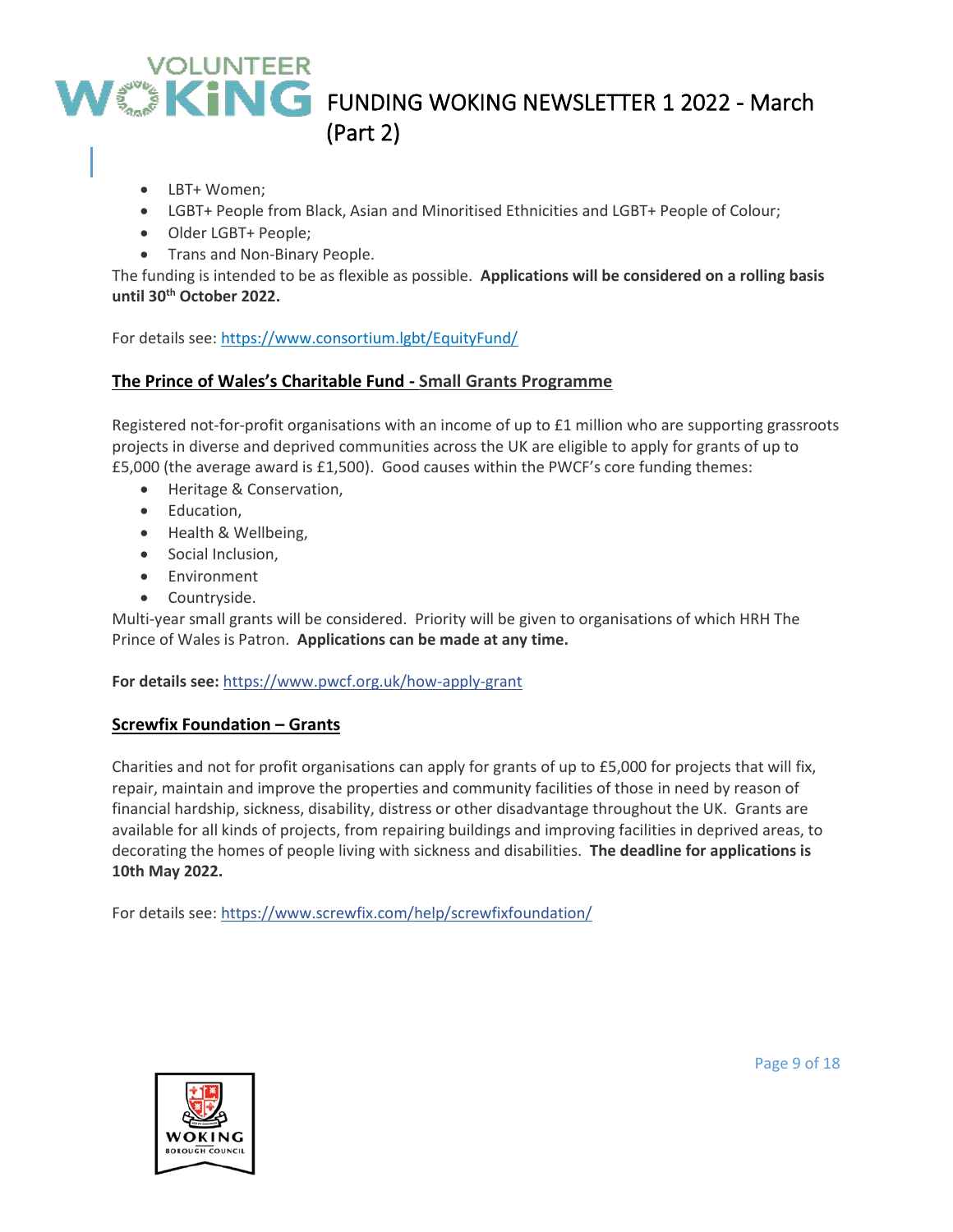### **Thomas Wall Trust - Grants**

Grants of up to £5,000 are available to registered charities to support projects that equip people (18 or older in order) from disadvantaged groups with critical life skills necessary for employment. Priority will be given to projects that target people experiencing multiple deprivation or other groups facing major hurdles to employment, especially; women, people with physical, mental, or learning disabilities, refugees and asylum seekers.

To be eligible the applicants must:

- Be a UK charity that has been registered with the Charity Commission for at least 3 years
- Be a project or running costs for a charity that equips people (aged 18 and over) with the skills ready for employment
- Have an annual turnover of less than £500,000

**The deadline for stage 1 applications is 2nd May 2022.** Applicants successful at this stage will be invited to submit a stage 2 application.

For details see:<https://www.thomaswalltrust.org.uk/grants-for-registered-charities-2/>

## **6. ENVIRONMENT**

#### **The Forestry Commissiion - Urban Tree Challenge Fund**

Community and volunteer groups, as well as Town Councils and individuals, are eligible to apply for funding for tree planting projects in urban and peri-urban areas in England. Applications are invited from:

- small organisations or community groups for between £10,000 and £30,000 for smaller, focused areas of planting;
- block bids of over £125,000 with no upper limit to enable multiple projects that are either geographically dispersed or focused in one area to be submitted under one application.

The fund provides 50% of standard costs for planting and establishment. The remaining 50% must be met through match funding. **The deadline for applications is 11:59pm on 31st May 2022.**

For details see:<https://www.gov.uk/guidance/urban-tree-challenge-fund>

#### **Forestry Commission - Local Authority Treescapes Fund**

Through this fund DEFRA is looking to increase tree planting and natural regeneration in local in nonwoodland areas such as parks, riparian zones, copses and shelterbelts, as well as green lanes, beside roads and footpaths, and vacant and disused community spaces. Grants of between £50,000 and £300,000 will be awarded to unitary and top tier Local Authorities (LAs) in England, working together with community groups, volunteers, and non-governmental organisations to target landscapes that have



Page 10 of 18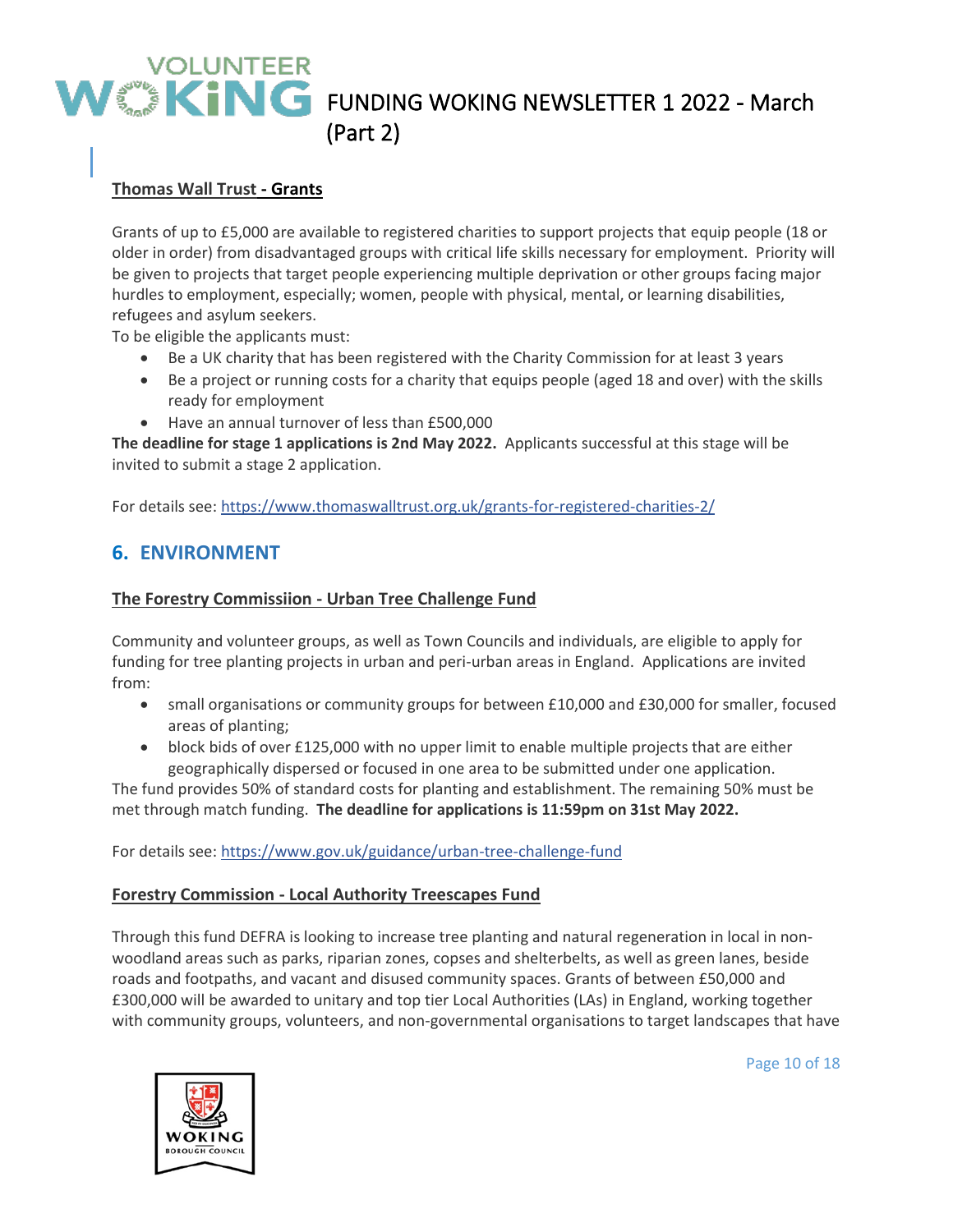been neglected in the past, ecologically damaged or affected by tree diseases. Lower tier LAs, including District, Borough and Parish Councils, will not normally be eligible to apply individually but can participate in partnership with a top tier LA as part of a group bid. **The deadline for applications is 23:59 on 31st May 2022.**

For details see: <https://www.gov.uk/guidance/local-authority-treescapes-fund>

#### **The Matthew Good Foundation - Grants for Good Fund**

Grants are available to support small charities, not-for-profit groups and social entrepreneurs who are passionate about making a difference to people, their community or the environment. The Fund will share £10,000 between five shortlisted projects, which will be voted for by John Good Group employees. The project that receives the most votes will receive a grant of £3,500, second place £2,500, third place £2,000 with fourth and fifth place both receiving £1,000. As well as established projects and charities, the Foundation are keen to hear from people with innovative ideas that need some funding to get their projects up and running. To be eligible, applicants will have to have had an income of less than £50,000 in the last 12 months. **The deadline is the 15th June 2022.**

For details see:<https://www.matthewgoodfoundation.org/grantsforgood/>

#### **Department for Business, Energy & Industrial Strategy - Fund for Green Heating Projects**

Public, private and third sector organisations in England can now bid for capital funding to help new and existing heat networks move to low and zero carbon technologies. The funding will support the rollout of low-carbon technologies like heat pumps, and solar and geothermal energy, to help networks deliver clean heating to homes, offices, commercial and public buildings. Grant levels for individual projects will vary, however, there will be an upper limit of £1 million for commercialisation support. **There will be quarterly funding rounds until the scheme closes in 2025. The first round opened on 14th March 2022.**

For details see: [Green Heat Network Fund \(GHNF\) -](https://www.gov.uk/government/publications/green-heat-network-fund-ghnf) GOV.UK (www.gov.uk)

#### **Department for Environment, Food & Rural Affairs - Landscape Recovery scheme**

Farmers and landowners can apply for funding to support projects that will restore nature, reduce flood risks and boost biodiversity. This first round will focus on two themes:

• recovering and restoring threatened native species, for example birds and insects; and restoring streams and rivers, improving water quality, biodiversity, and adapting to climate change. Applications can be made by individuals, organisations and collaborative groups that are able to deliver large scale projects (500-5000 hectares) in England, such as restoring the natural courses and



Page 11 of 18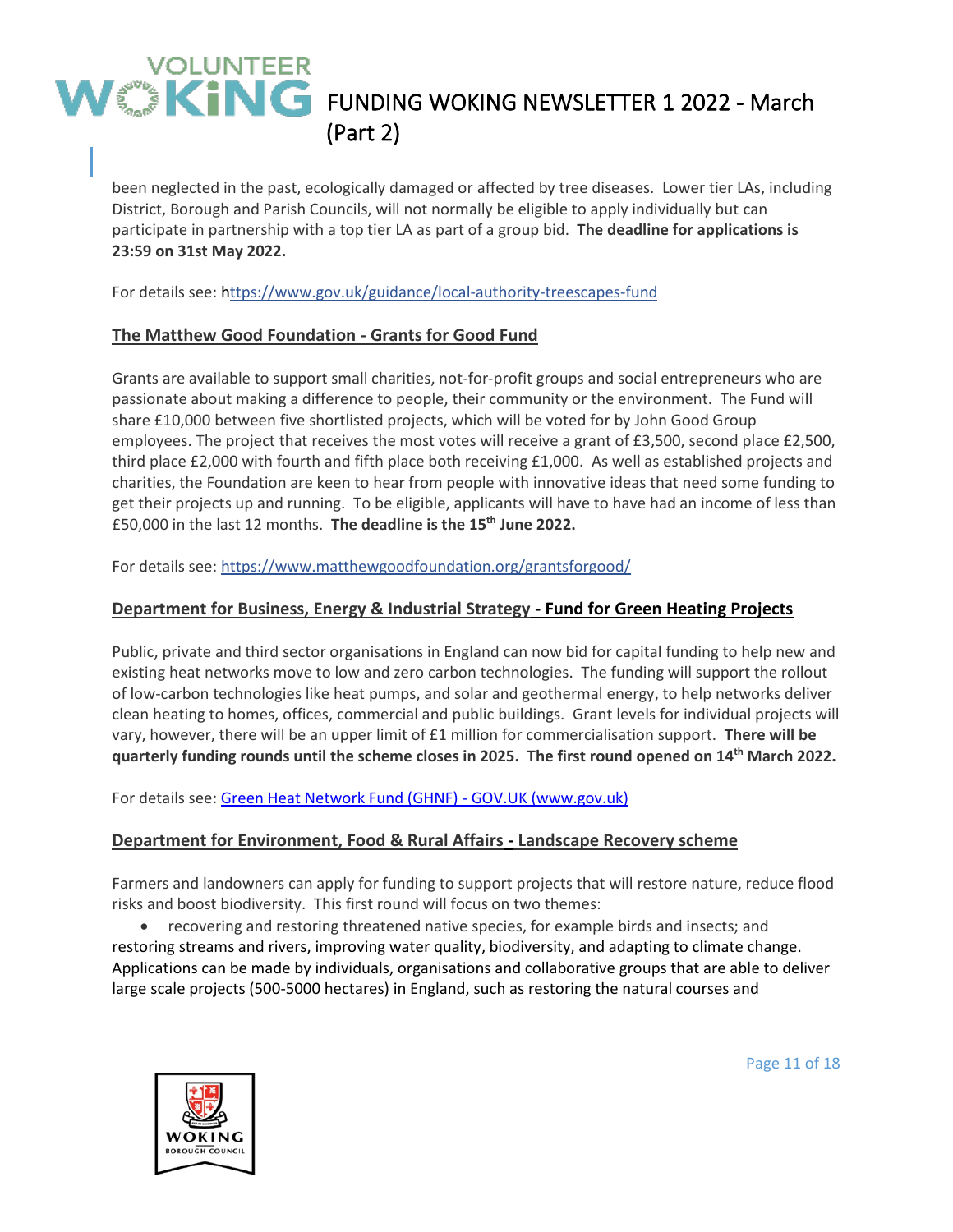condition of rivers and streams, creating and improving woodlands or wetlands, or creating a mosaic of habitats for native species**. The deadline for applications is 24th May 2022**. 

For details see: [https://www.gov.uk/government/news/applications-for-the-landscape-recovery](https://www.gov.uk/government/news/applications-for-the-landscape-recovery-scheme-now-open)[scheme-now-open](https://www.gov.uk/government/news/applications-for-the-landscape-recovery-scheme-now-open)

## **7. HEALTH & HOSPICES**

#### **Bernard Sunley Foundation - Health Grants**

The Bernard Sunley Foundation aims to raise the quality of life in England and Wales, particularly for the young, disadvantaged and older people through capital grants. The Foundation supports building and refurbishment projects, specialist new transport and the creation of outdoor or recreational spaces for care homes, hospices, day centres and other facilities that provide relief and sanctuary for patients, their families and those with special needs. The emphasis is on helping by supporting registered charities charities that are providing an excellent standard of care and support within their communities. Three levels of grant are available:

- Large grants of £20,000 and above.
- Medium grants of up to £20,000.
- Small grants of £5,000 and under.

Large and medium grants are considered and agreed upon at Trustees' meetings. Small grants are agreed by Trustees on a monthly basis and form the majority of grants awarded. **Applications can be submitted at any time**.

For details see: <http://www.bernardsunley.org/categories/health>

### **Schroder Charitable Trust - Grants**

The Trust makes grants to registered charities of up to £5,000 in the areas of Education & Young People; Communities; Environment & Conservation; Health; Arts & Culture; International Development; Heritage; Supporting the Armed Forces**. There are no set deadlines but the next trustees meeting is around June 2022.**

For details see:<https://schrodercharitytrust.org/>

### **Shanly Foundation - Grants**

The foundation supports good causes including scouting and guide groups, schools, community groups, sporting groups, social and community events as well as registered charities that help individuals and benefit the local community, including support for young people from disadvantaged backgrounds, the



Page 12 of 18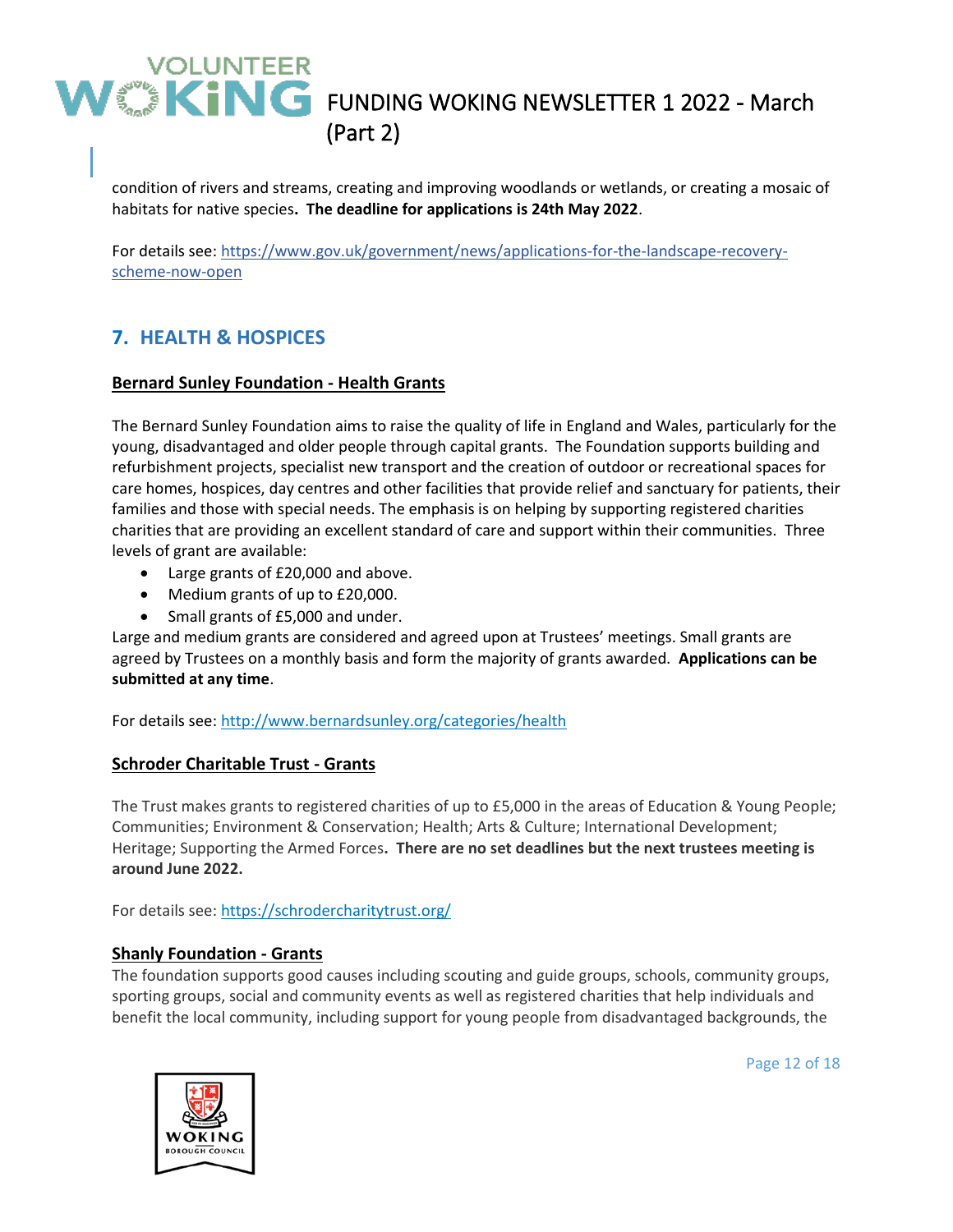homeless, those with mental health issues and people with physical disabilities, injury or life limiting illness. Whilst the Foundation tends to make a large amount of awards across a wide spectrum, on occasion larger awards are granted where it is considered a greater impact can be achieved. No minimum or maximum funding amounts are specified. **Applications can be submitted at any time.**

For details see: <https://www.shanlyfoundation.com/about-us/>

## **8. HOUSING & HOMELESS**

#### **CRASH – Grants for the Homeless Charities and Hospices**

Homelessness charities and hospices in England and Wales can apply for practical help by sourcing pro bono expertise and construction products and cash grants to:

- transform hostels, day centres, night shelters and move on accommodation for homeless people across the UK.
- create caring environments where adults and children who need end of life care in a hospice, can spend precious time together with their families.
- reduce the cost and increase the quality of your construction project.

To be eligible for support organisations must be registered charities, have legal hold on the building in question, either freehold or lease for at least 5 years, and the building is currently delivering, or will be used to deliver services to single homeless men and women over the age of 18; or used to deliver inpatient and or day services to people in need of end of life care. Please phone CRASH in advance of making your application to discuss your project and the ways in which CRASH may be able to help. **No deadline for applications.**

For details see:<http://www.crash.org.uk/apply-for-help/>

### **9. OLDER PEOPLE**

#### **Elise Pilkington Charitable Trust - Elderly Grants**

Registered charities supporting older people, or from hospices that are able to show they provide equitable care to older people are eligible to apply for grants. No minimum or maximum grant amount is specified. Whilst the Trustees recognise that people aged over 65 traditionally may have been considered old, this arbitrary age cut-off rarely defines true old age in the modern era. Applications are therefore expected to demonstrate clearly defined benefits to older people who are frail. **The closing date for applications is 1st August 2022.**

For details see:<https://elisepilkingtontrust.org.uk/>



Page 13 of 18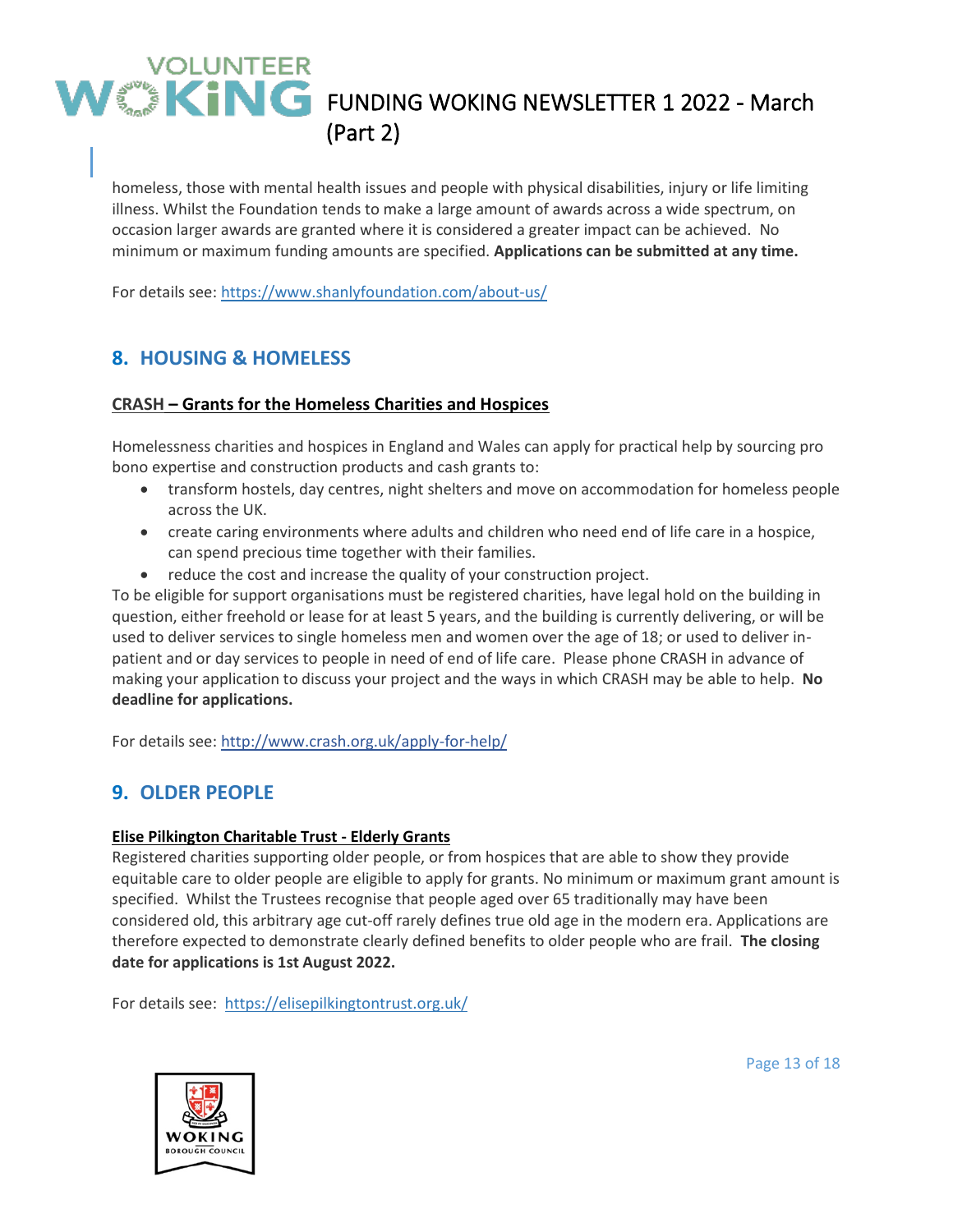### **McCarthy Stone Foundation – Small Grants Programme**

The Foundation awards one-off grants to grassroots and volunteer-led charities and community organisations, CICs and social enterprises that support the wellbeing of older people, the educational needs of young people and the urban regeneration of communities across the UK. Grants of up to £5,000 are available for projects that will make a difference to those who need it most in local communities, particularly those recovering from the impacts of the Covid-19 pandemic. Aside from direct funding, the Foundation offers additional help where it might be beneficial to the success of the project. Through their network of partners, the Foundation is able to bring together volunteers, ranging from construction artisans through to volunteers with a wide range of experience and expertise. **Applications can be submitted at any time.**

For details see:<https://mccarthystonefoundation.org/who-we-support/>

#### **The Allen Lane Foundation - Older People**

The Foundation funds organisations which are registered charities, and also other organisations which are not charities but which seek funding for a charitable project. (Such as constituted voluntary groups or Community Interest Companies for example with a focus on supporting smaller organisations. Funding is available to reduce loneliness and isolation, improve physical and mental wellbeing, help maintain independence and a quality of life for older people. The Foundation is keen to support projects that seek to develop community initiatives that offer sustainable, long term support for older people in communities. The maximum grant is £15,000 but the average grant size is around £5,000-£6,000**. All** applications submitted before the end of March will be considered in the round leading up to the June **2022 meeting.**

For details see: <http://allenlane.org.uk/older-people/>

#### **Barchester Healthcare Foundation - Grants**

The foundations focus is on connecting or re-connecting older people and other adults with a disability with others in their local community, helping combat isolation and loneliness and enabling people to be active. Funding of between £100 and £5,000 is available for individuals and small community groups to help improve people's mobility, independence and quality of life. Individual applications must be completed by a third party sponsor such as a health care professional, social worker or charity/support group representative. People over 65; Adults with a physical disability; Adults with a mental disability; small community groups; small local charities are eligible to apply. **Applications can be submitted at any time.**

For details see:<http://www.bhcfoundation.org.uk/>



Page 14 of 18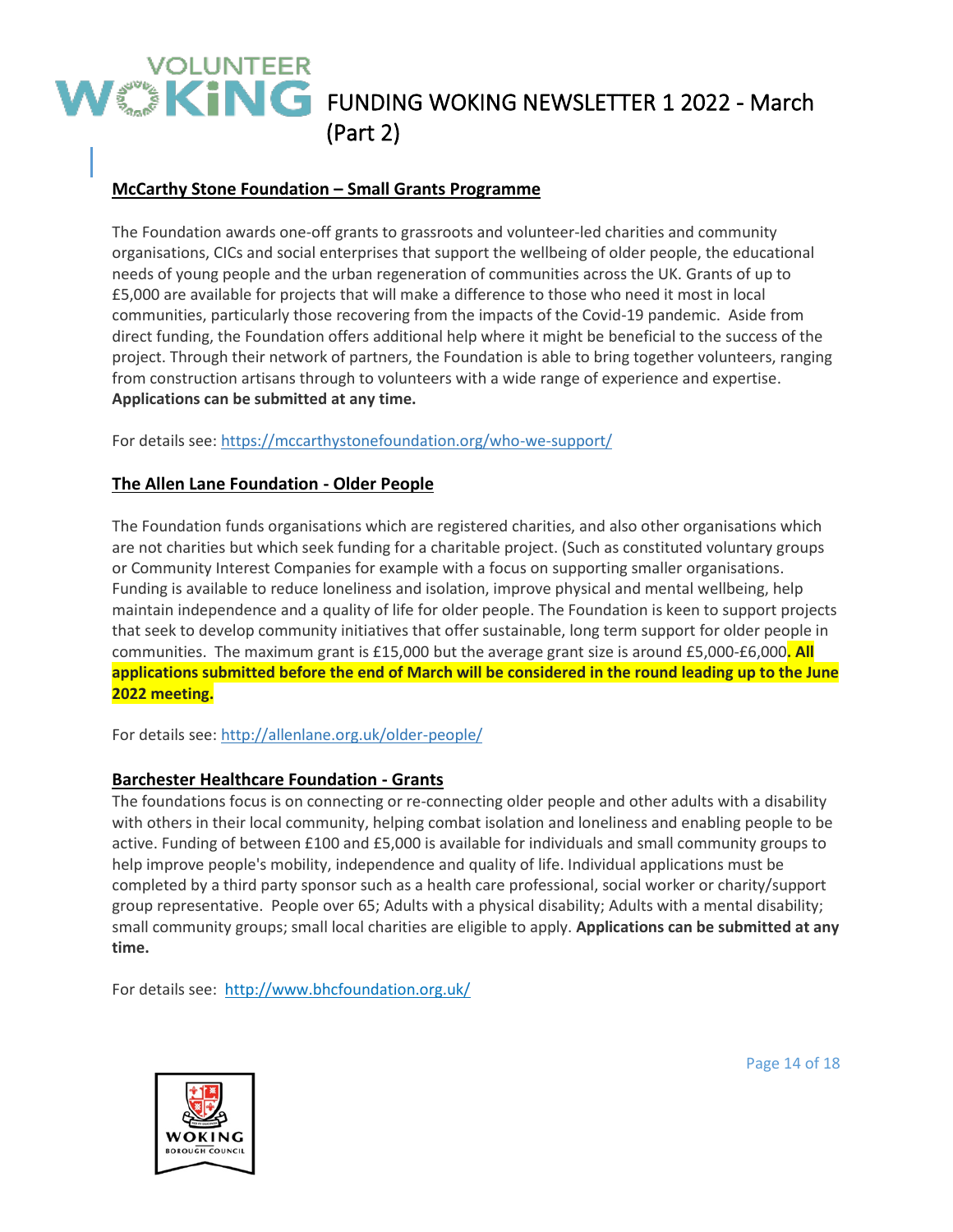## **10.SPORTS AND LEISURE**

### **Football Foundation - The Grass Pitch Maintenance Fund**

The Football Foundation is making funding available to help football clubs improve and maintain the quality of their grass pitches. The Fund will provide eligible grassroots clubs, leagues, charities and National League System Clubs (Step 1-6) with six-year tapered grants of up to £2,500 to enhance pitches that are considered 'poor' or 'basic', or up to £750 to help them sustain pitches already at a 'good' level. The funding must be used to carry out maintenance recommendations provided by the Foundation which can include contractor works, and the purchase of materials and equipment. **Clubs must complete a pitch inspection by the 31st March 2022, and submit a full application by the 1st May 2022.**

For details see:<https://footballfoundation.org.uk/grant/grass-pitch-maintenance-fund>

#### **Sported – Barclays Community Football Fund**

Small grants of £500 or £2,000 are available for groups wishing to start offering football, those keen to expand their existing provision to new audiences, or those already delivering football to underrepresented groups. Not-for-profit organisations including community groups, youth groups and traditional football clubs are eligible to apply. The fund will primarily support young people in deprived or under-represented areas through local organisations, many of whom are not yet benefitting from wider football support. The focus is on girls and young people from lower socio-economic and underrepresented groups: culturally diverse communities, people with disabilities, and people from the LGBTQ community. **Potential applicants can register their interest on the charity's website. No deadline given**

For details see: [£3 Million Of Additional Support Grants For Grassroots Football -](https://www.grassroots-football.uk/3-million-of-additional-support-grants-for-grassroots-football/) Grassroots Football UK [\(grassroots-football.uk\)](https://www.grassroots-football.uk/3-million-of-additional-support-grants-for-grassroots-football/)

### **11.WELFARE**

#### **Kelly Family Charitable Trust – Grants**

Registered charities whose activities support and encourage the family to work as a cohesive unit in tackling problems that face one or more of its members can apply for grants of between £1,000 and £5,000 (but trustees will consider requests for higher amounts) ough the Kelly Family Charitable Trust. The Trust will consider both capital and revenue grants. The Trust is happy to support requests for core funding as well as project-based grants, and actively encourages applications from relatively new



Page 15 of 18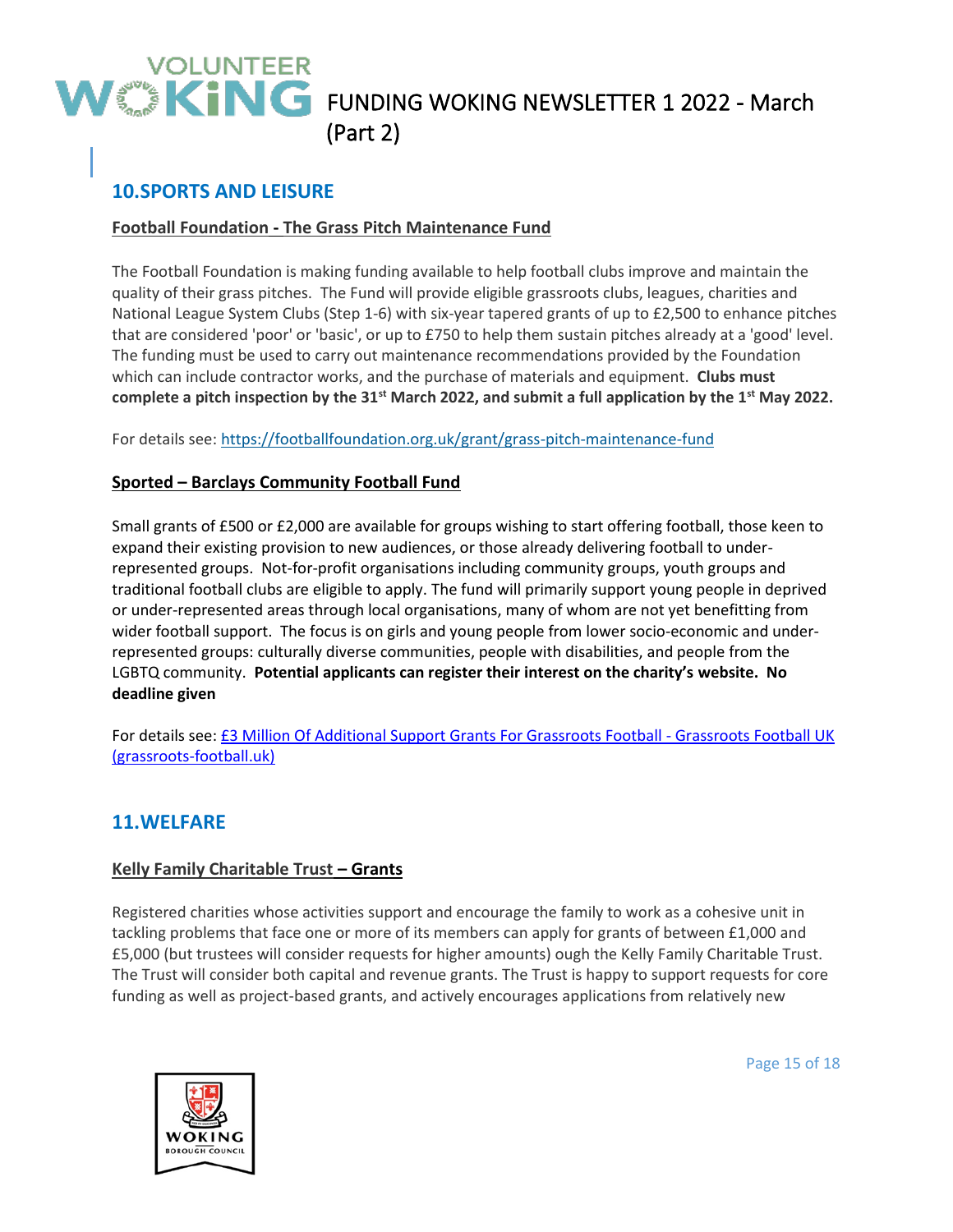organisations to help them become established. The three areas of activity that the charity wishes to support are:

- Interventions that support families and help them in ways that prevent the fracture of the family unit, eg practical family support, relationship counselling, mediation.
- Families where sexual abuse, physical abuse, domestic violence, alcohol abuse and drug abuse threaten the integrity of the family unit.
- Prisoners and in particular their families, during and after the period of imprisonment.

The trust prefers to support charities whose income is below £500,000. However, larger charities with pioneering pilot projects will be considered. **The closing date for applications is 1st September 2022.**

For details see:<https://kfct.org.uk/>

#### **Veterans' Foundation - Grants to Support Members of the Armed Forces and their Families**

Armed Forces charities and other not-for-profit organisations can apply for grants of up to £30,000 for projects and activities supporting serving armed forces personnel, veterans, operationally qualified seafarers and their immediate families. Funding is available for projects lasting up to three years to organisations with low to medium income. A range of factors will be considered including the service or item being funded, the number of beneficiaries, the importance of the grant to the applicant organisation, the efficiency of the organisation, need of the beneficiaries and its urgency**. The closing date is 20th May 2022.**

For details see:<https://www.veteransfoundation.org.uk/apply-for-a-grant/>

#### **Inman Charity - Grants for Social Welfare Projects**

The Inman Charity makes grants of of up to £5,000 to a wide range of UK Registered Charities. The directors are particularly interested in supporting the following areas of charitable work:-

- Medical research
- Care of the elderly
- General welfare
- Hospices
- The Deaf and Blind
- Care of the physically & mentally disabled
- The Armed Forces

#### **Applications must be received by the end of August 2022**.

For details see:<http://www.inmancharity.org/>



Page 16 of 18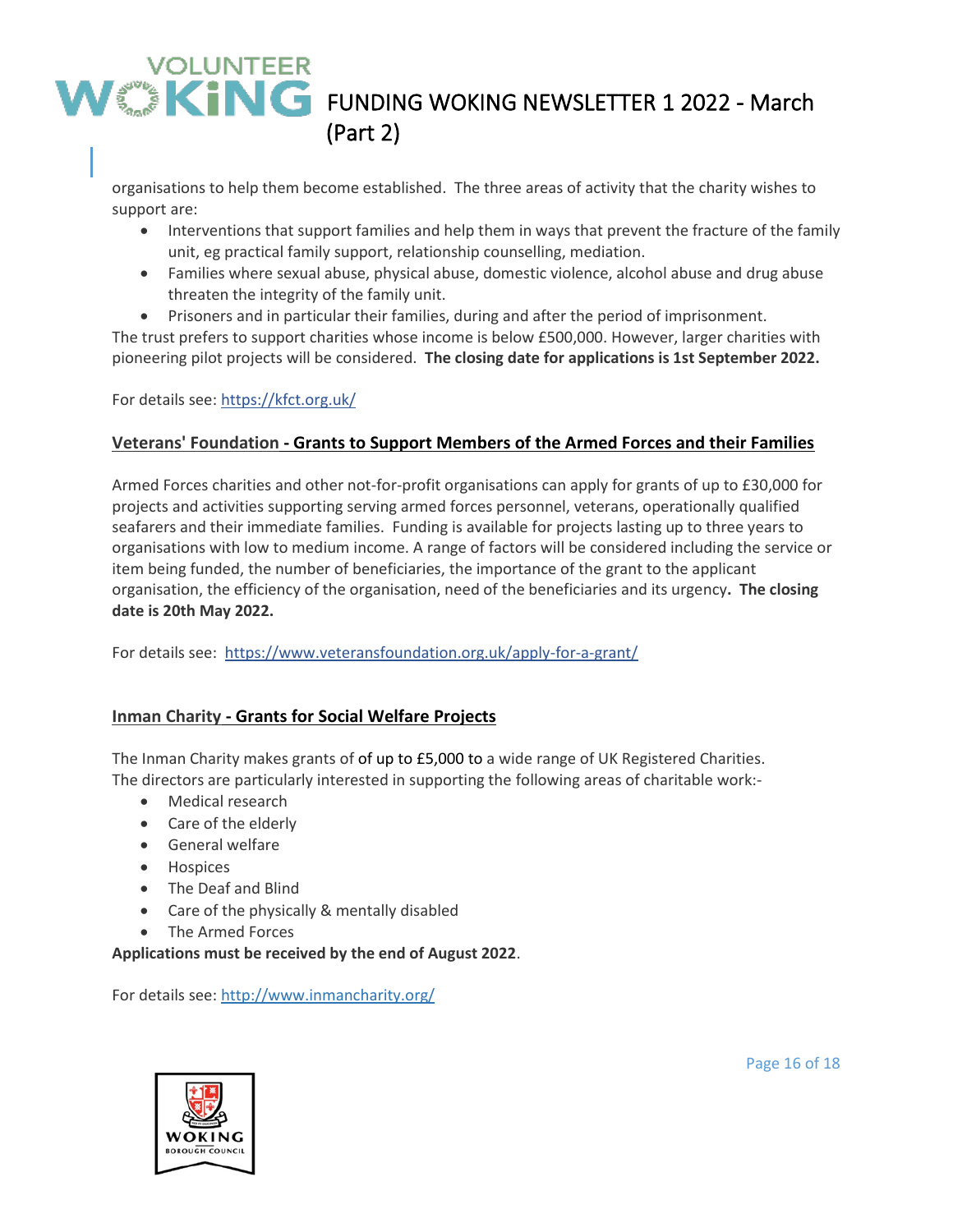## **12.GENERAL**

### **Localgiving and the People's Postcode Lottery - Magic Little Grants**

Grants of £500 will be awarded to small charities and community groups to launch or strengthen their services. To be eligible, organisations will need to have an annual income of below £250,000 or be in their first year of operation. The type of projects of interest address the following themes:

- Improving mental wellbeing
- Enabling community participation in the arts
- Preventing or reducing the impact of poverty
- Supporting marginalised groups and promoting equality
- Improving biodiversity and green spaces
- Enabling participation in physical activity
- Responding to the climate emergency and promoting sustainability
- Increasing community access to outdoor space.

As well as receiving a Magic Little Grant, successful organisations that are new to Localgiving will also be given a free annual membership with Localgiving worth £96. This membership gives them access to all of Localgiving's wider online fundraising services, such as regular fundraising campaigns and training. **No deadline specified but each organisation may apply only once in 2022.**

For details see:<https://localgiving.org/magic-little-grants/>

### **The Prospectory - "I've got an Idea" Fund**

Individuals or small groups or organisations in the UK who have a novel technical idea which they want to try out can apply for grants of between £250 and £3,000. Schools and groups of school children can also apply as long as the idea is being technically inventive and novel and, if it worked, delivering either an environmental or social benefit. The fund has been set up in memory of Peter Williams by his family. Peter spent his life generating a diversity of technical ideas and experimenting to see if they might work. The process always involved others and was always part of the fun. Some of his ideas worked and some of them didn't but they all left the world a better and more interesting place. The fund is being run in that spirit of imagination, potential impact and fun.

The fund is looking for ideas that:

- are based on a technical idea or innovation;
- could deliver a social or environmental benefit;
- are intriguing, inventive and have an element of fun.



Page 17 of 18